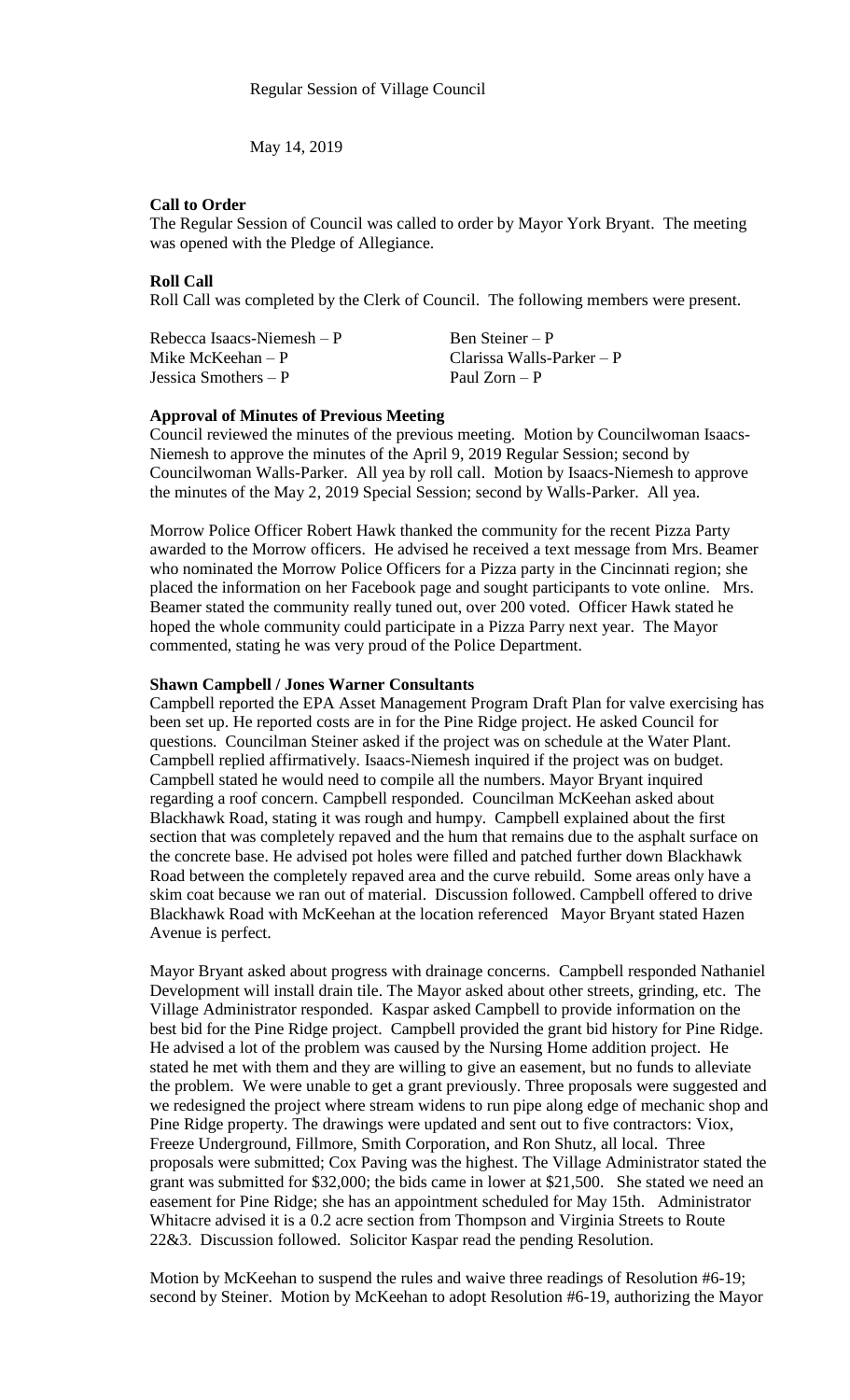#### Regular Session of Village Council

May 14, 2019

to enter into agreement with Freeze Underground for the Pine Ridge Drainage Project; second by Steiner. All yea by roll call.

#### **Reports / Legislation from Village Officials**

Reports provided to Council included Mayor's Court Report and Bank Reconciliation, Village Fiscal Revenue Status by Fund Summary, Bank Reconciliation and Disbursements.

Mayor Bryant discussed a lack of rental potential for the old Morrow Railroad Depot. He stated he wished to fix it up and make it City Hall. He stated on Main Street, there are few cars traveling on the street. Discussion followed. He sought comments from Council. Walls-Parker commented it would sell rather than serve as a rental because of the upgrades and repairs needed. Isaacs-Niemesh stated she would like to see the Village Offices move. The Mayor discussed the repairs and cost. McKeehan asked what would be done with this Municipal Building.

Administrator Whitacre advised automobile traffic on 22 and 3 affected a possible renter for the Depot. Campbell asked Council to consider leasing it to a park district or office for the Bike Trail as a possibility. Zorn stated he believed it would sell; he had some ideas. Other businesses were discussed that previously used the building. Mr. Frederick asked if a commercial real estate broker was consulted. Mrs. Beamer stated she received questions on her Facebook page regarding the renting of the Depot. Discussion regarding advertising followed. The Administrator stated she would draft the information for the possible rental or sale of the Depot. The Mayor provided historical facts. Zorn discussed a stipulation to not permit the Depot to be demolished if purchased by a new owner.

Mayor Bryant welcomed suggestions on colors of paint for the park; he suggested a light gray. He stated flowers were also needed. Walls-Parker advised Councilwoman Smothers suggested painting murals. Discussion followed. Police Chief Kilburn stated Blanchester & Wilmington have nice murals. Walls-Parker will make an inquiry.

The Administrator congratulated the Chief of Police Heath Kilburn recipient of the Citizen of the Year Award from the Chamber of Commerce. Kilburn thanked everyone for their support. Whitacre provided an update on the \$198,000 grant application for Radford and Knollwood Drives, advising the grant was not awarded. She reported a grant payment of \$79,000 was received for the GIS Mapping System. The Administrator stated she would provide additional information at the next meeting for a pending deadline of June 14 for a preliminary grant submission.

McKeehan reported nice banners honoring service men are up in South Lebanon and Blanchester. He described the banners. He stated Kilburn discussed the banners with him previously and advised the banners are \$125; in Lebanon, family members pay for the banners and Lebanon maintains them. The Mayor advised in Fayetteville, the community and families paid for the banners. Walls-Parker commented. Mrs. Massey asked if it was for the town only. McKeehan discussed Salem Township being a part of it. Fisher asked if it could be placed on the website. Discussion followed. McKeehan stated he would like to see Village officials pictured on the wall in city building. Mrs. Beamer stated she is regularly questioned who does what at the Village. Discussion followed.

Zorn noted the VFW Memorial has bricks available. The Clerk of Council advised the information and forms are on the Village website, [www.vil.morrow.oh.us.](http://www.vil.morrow.oh.us/) He reported ODOT has installed the Deer Crossing signs. Zorn advised the Tree Board met with Melissa Clark with ODNR, State Arborist Wendy Baldwin and Village Administrator Whitacre. The group determined the trees in question will eventually need to come out along the Bike Trail. Discussion followed. Whitacre discussed a grove of trees/a memorial space. Mrs. Massey questioned if there would be any trees. Whitacre responded. She stated the Pear trees are near the end of their life span. Discussion occurred at the meeting regarding the Village maintaining the trail. Zorn advised it was stated at the meeting the State has control of drainage. Whitacre advised a plan would be worked out by July. Mrs. Massey asked if the people who purchased the trees would get to choose. Whitacre responded they may